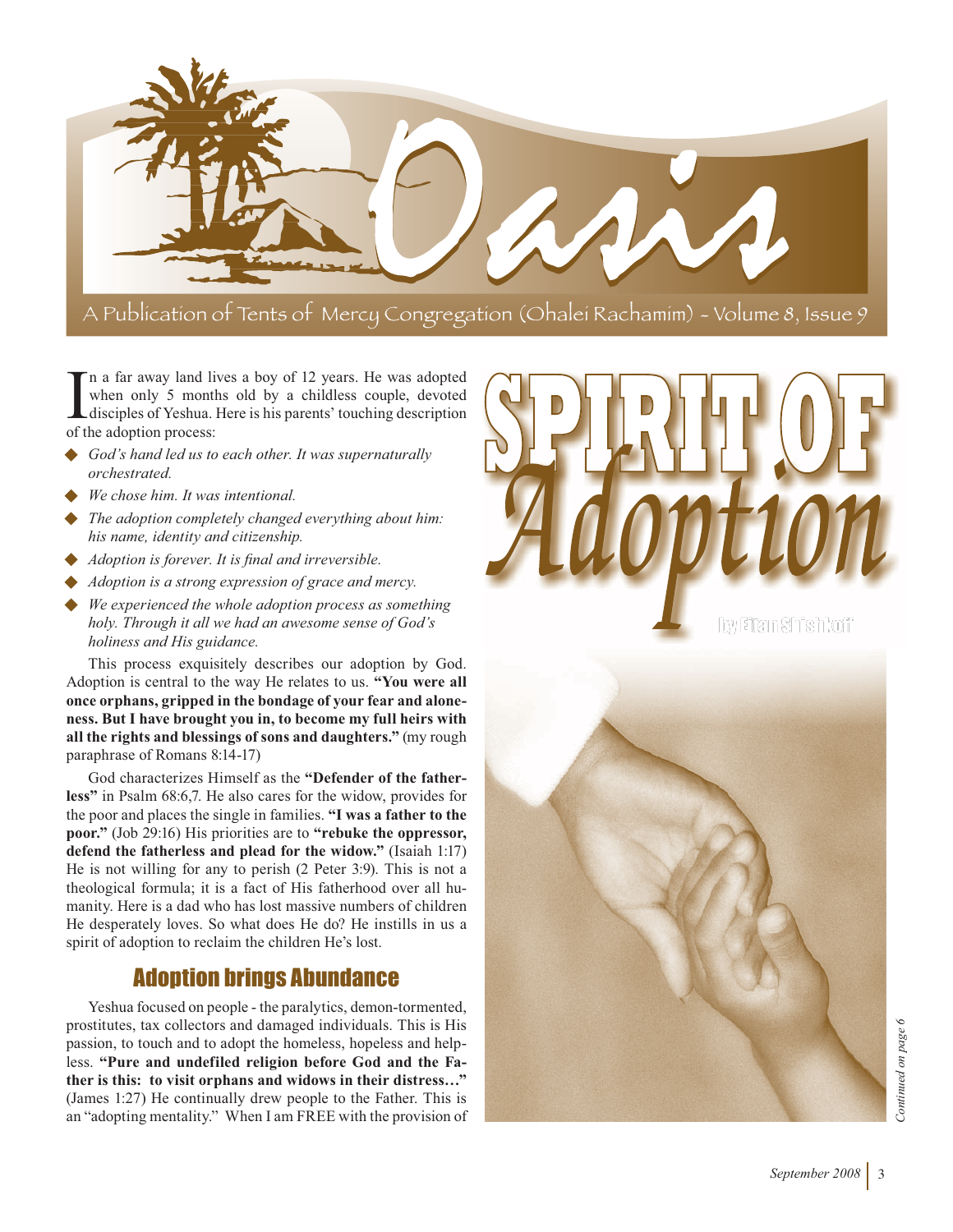God - not jealous, not guarding, not withholding - there is abundance. **"There is one who scatters, yet increases more; and there is one who withholds…but it leads to poverty."** (Proverbs 11:26) God adopts us into His family. Then He wants us to embrace the rest of His adopted ones as brothers and sisters. How is this to affect the atmosphere of a local congregation? Here's just one inspiring, uncomplicated, do-able example.

My dear friends Moshe and Katya Morrison are "adopters." Years ago they took a family of four abandoned teenage girls into their home and raised them. In Israel they have systematically integrated single-parent kids into their home after school to receive love, attention and healthy boundaries. Their latest adoption is a young blind Israeli woman with a background of severe abuse, who recently came to faith in Yeshua. I've watched the lasting fruit of their "adoptions." Remarkable, and so pleasing to the Great Shepherd! When we connect with the Father's heart and manifest His spirit of adoption, lives are changed. It takes time to rebuild trust that's been crushed by abandonment. But patient investment in people pays off - forever.

### Jealousy toward the **Prodigal**

In a family it's easy to be jealous. Remember the older son in the prodigal son story? He reacted with jealousy and resentment to the Father's restorative forgiveness. Our Father wants to include, to bless, to bring in more…but something in us resists. What are we afraid of losing? Our place, provision and pre-eminence? We are easily wounded, rejected and left out. As a kindergartner I felt rejected for being fat. I felt alone when transferred to a new class in the middle of 2nd grade. I was rejected by boyhood friends when they became anti-Semitic. You have stories like these too, and worse. Jealousy and rejection come easily. The feeling of being underprivileged seems embedded

Editor: *Martin Shoub* Graphic Design: *David Coddington* P.O.Box 1018 Kiryat Yam 29109, Israel Tel: +972 (4) 877-7921, Fax: +972 (4) 875-7792 E-mail: ohalei@netvision.net.il Stateside: c/o Tikkun Ministries P.O. Box 2997 Gaithersburg, MD 20886-2997 www.tents-of-mercy.org

in our flesh. Does it go back to the Garden, when Satan accused God of holding out on us?

To be an orphan is to be rejected. To be adopted is to be accepted. So what is God's answer to our battle with rejection? He tells us resoundingly **"you are accepted in the Beloved."** (Ephesians 1:6) The Father waits with open arms to receive us into His full favor. Ours is the story of the prodigal. Our own adoption equips us to adopt others.

# Tolstoy's Cobbler

In the writings of Leo Tolstoy, the Russian literary giant, we find a poor cobbler. While reading the Gospels this aging shoemaker, who earnestly sought God, heard the Lord say *"I will come to you tomorrow. Look for me on the street."*  Day came and the old man received a procession of three visitors. First, he invited an old man in from the freezing snow and gave him tea. Then he found a poor mother and her baby outside with no jacket. He gave her a warm coat. Finally, a hungry boy stole an apple, was caught and faced severe punishment. The shoemaker paid for the fruit and defended the lad. That night he "saw" each of them in the dark corner of his tiny abode. They each laughed and disappeared. *"Who are you?"* he asked. Then he heard the voice of the Lord. *"It is I."* Yeshua told him. *"For where love is, God is."*

This tale draws me to the piercing simplicity of Matthew 25:40 **"Inasmuch as you did it to the least of these my brethren, you did it to me."** Love, Yeshua taught, is laying down your life for your friends and even for strangers. It is what He did. Though most of us are not called to physically lay down our lives, we are all called to show His love daily.

### "Raising adopted girls took me out of my religious rut." (Derek Prince)

What IS the House of the Lord, after all? It's a halfway house. It's a refuge,



a place of healing, repair, restoration, cleansing. The beloved Bible teacher Derek Prince, focused in his final days on God's heart for "the forgotten" of society. Prince's life testified to his message. He and Lydia adopted and raised 12 girls of many nationalities. In his 80's he said *"This experience delivered me from self focus. It made me. It took me out of my religious rut."* His booklet *"Orphans, Widows, the Poor and Oppressed"* is a masterpiece of succinct instruction on our mandate to share bread with the hungry, bring in to our homes the outcast and to cover the naked. These phrases from Isaiah 58:6-12 challenge many of our basic assumptions about life's priorities. Am I to live primarily for myself and my immediate family? Or am I to be a conduit of Divine provision for the desperate and distressed?

This is the question with which the Lord challenged me in 1989, while showing me the tents of mercy vision - a desert oasis containing tents filled with supplies needed by the poor Jewish immigrants returning from the former Soviet Union and Ethiopia. The results of my simple "Yes" to His question are recorded in the past 16 years of newsletters. But God puts the same question to you. *"Will you be my conduit, my heart of adoption in a cruel world?"* If so, you WILL be used amazingly by God and many lives will be touched. This is His design for you, His purpose in redeeming you from death - to cause His water of life to flow through you to those dying of physical and spiritual thirst.

**"If you extend your soul to the hungry and satisfy the afflicted soul, then your light shall shine in the darkness … the Lord will guide you continually, and satisfy your soul in drought … you shall build up the old waste places; you shall raise up the foundations of many generations; and you shall be called the Repairer of the Breach, the Restorer of streets to dwell in."** (Isaiah 58:12)

#### *Our Vision:*

*Tents of Mercy -* to participate in today's historic exodus by assisting Israel's returning exiles.

*No spectators in the Kingdom -* to be a worshiping, sharing community based in homes, equipping each one for service.

*Come back Yeshua -* to welcome Yeshua home to Israel, by restoring the Jewish roots of New Covenant faith.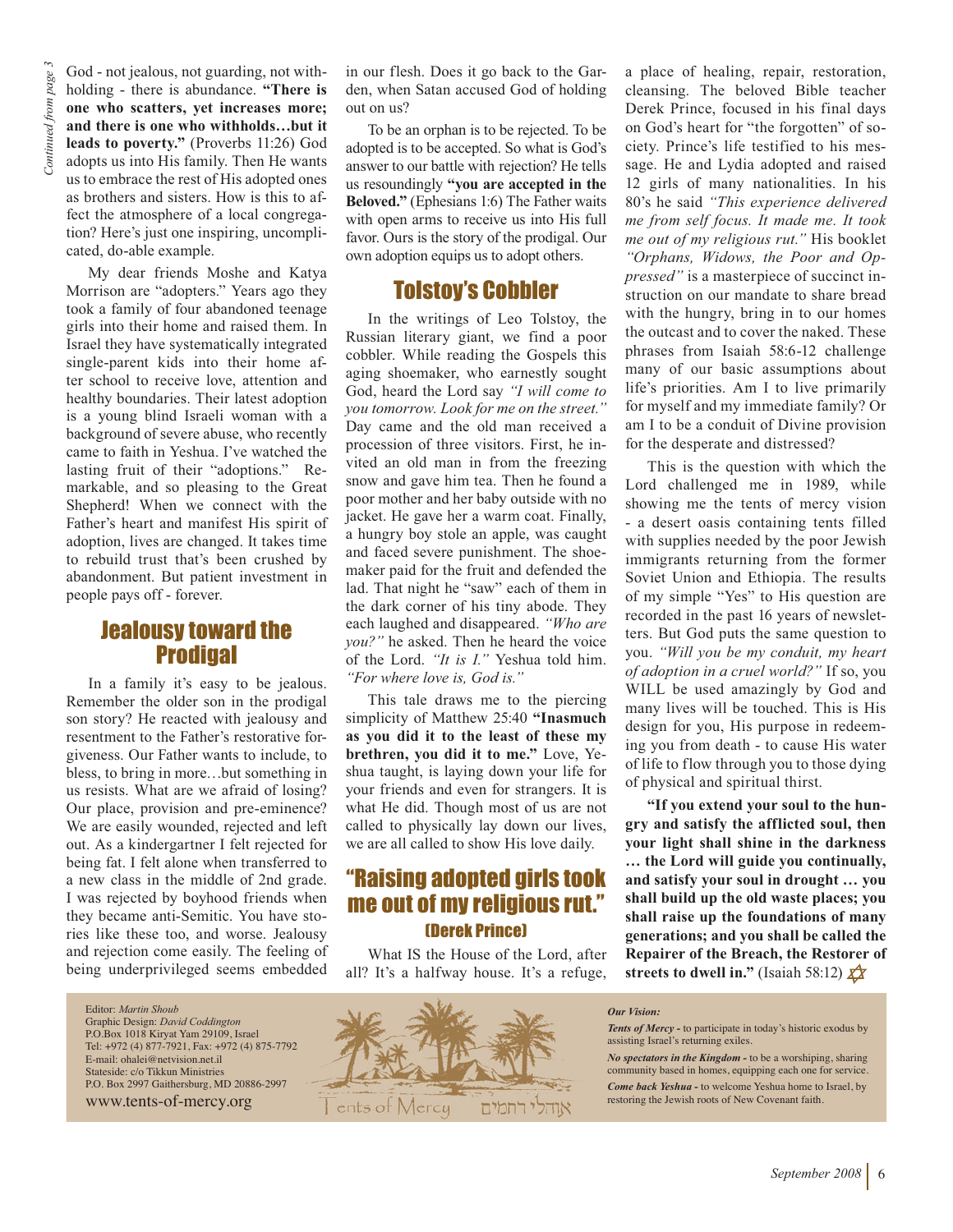

addish (sanctification) is the traditional Jewish prayer that is said in honor of someone who is deceased. It is said at the graveside, at the funeral, in the synagogue three times daily for eleven months, and after that, every year (according to the Hebrew calendar) on the anniversary of the death. It is, in reality, not a prayer for the dead but a prayer of trust in the absolute faithfulness of God in spite of death.

When my father passed away in 1993, I was still living in Baltimore and I went almost every morning to pray the Kaddish at the Orthodox synagogue that he had attended. The 14 years that I have lived in Israel I have gone to various synagogues on the anniversary of my father's death ("yahrtzite") to honor his memory.

### The Letter of the Law

One year, here in Israel, the sun was beginning to go down on my father's yahrtzite and the time for traditional evening prayers was drawing near. I was in an unfamiliar neighborhood; however, in Israel you can hardly go more than a few blocks without finding a synagogue. Sure enough, there was one close by. I entered, sat near the rear of the sanctuary and waited for others to arrive and the service to begin. There was only one person inside, an old man sitting in a corner praying alone with great intensity. It struck me as rather unusual that no one else was there.

Afternoon prayers in the synagogue can be said anytime after 12 noon and before sunset; usually they are done just before sunset (the service is only about 10 min